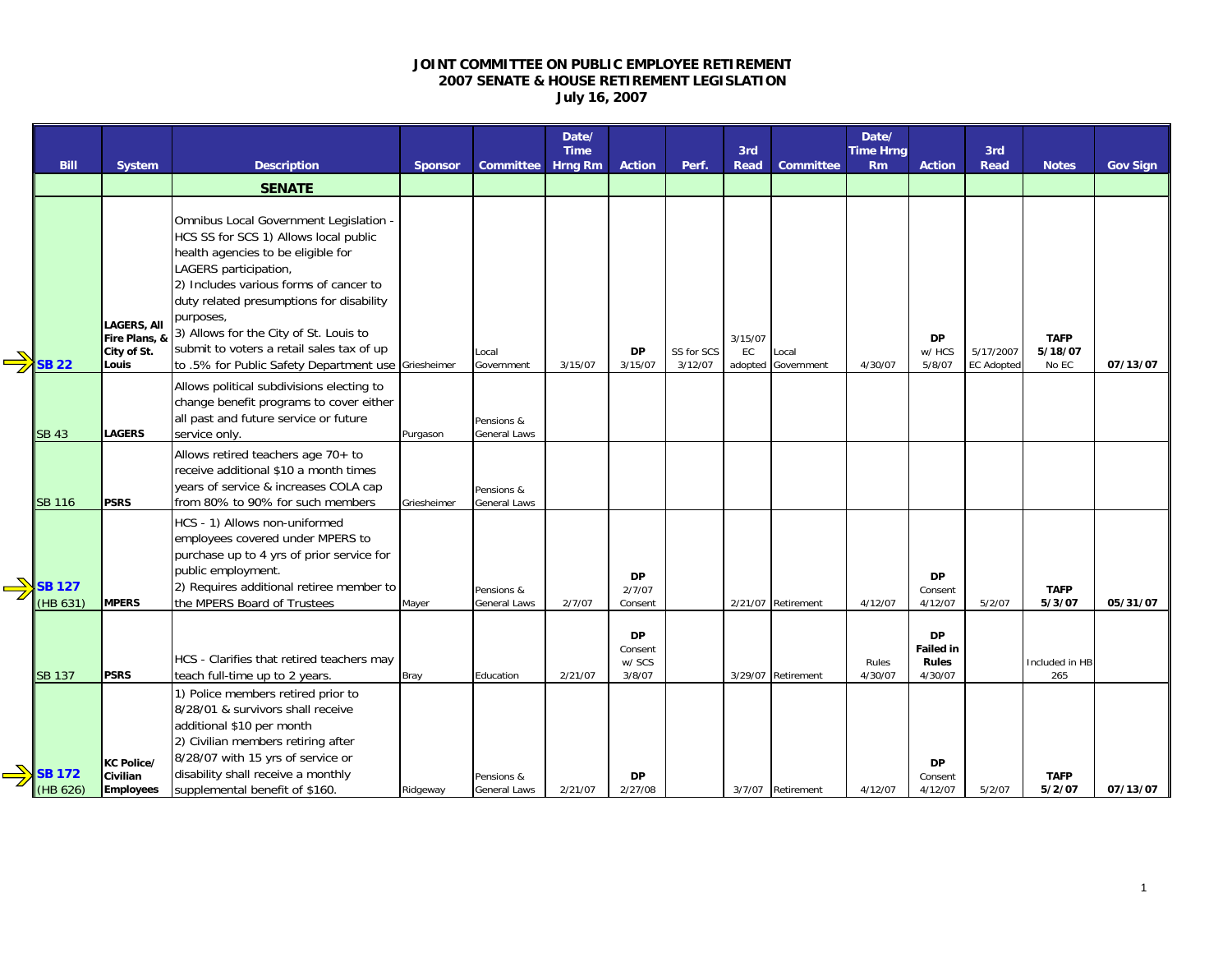|                            |                                                     |                                                                                                                                                                                                                                                                                                                                                                                                                                                                                                                                         |         |                                          | Date/<br><b>Time</b> |                                |                                             | 3rd    |                     | Date/<br><b>Time Hrng</b> |                         | 3rd  |                                                                                          |                 |
|----------------------------|-----------------------------------------------------|-----------------------------------------------------------------------------------------------------------------------------------------------------------------------------------------------------------------------------------------------------------------------------------------------------------------------------------------------------------------------------------------------------------------------------------------------------------------------------------------------------------------------------------------|---------|------------------------------------------|----------------------|--------------------------------|---------------------------------------------|--------|---------------------|---------------------------|-------------------------|------|------------------------------------------------------------------------------------------|-----------------|
| <b>Bill</b>                | <b>System</b>                                       | <b>Description</b>                                                                                                                                                                                                                                                                                                                                                                                                                                                                                                                      | Sponsor | <b>Committee</b>                         | <b>Hrng Rm</b>       | <b>Action</b>                  | Perf.                                       | Read   | <b>Committee</b>    | <b>Rm</b>                 | <b>Action</b>           | Read | <b>Notes</b>                                                                             | <b>Gov Sign</b> |
| <b>SB 244</b><br>(HB 625)  | PSRS /<br>PEERS /<br><b>St. Louis</b><br>PSRS       | HCS - 1) Extends 25 and out window to<br>7/1/08 to 07/01/13<br>2) Extends the 2.55% multiplier for<br>those with 31+ years of service from<br>07/01/08 to 07/01/13<br>3) Allows PSRS members age 75 & over<br>by 1/1/08 to receive addtl \$5 monthly<br>times YOS & PEERS members to receive<br>addtl \$3 monthly times YOS between<br>1/1/08 & 1/1/13<br>4) Allows St. Louis PSRS Board of<br>Trustees to adopt & implement<br>additional benefits for retirees if<br>contributions of members & board of<br>education do not increase | Mayer   | Pensions &<br><b>General Laws</b>        | 2/7/07               | <b>DP</b><br>2/7/07<br>Consent | Perf w/<br>Amend SA <sup>-</sup><br>2/28/07 | 3/6/07 | Retirement          | 3/29/07                   | DP<br>w/ HCS<br>3/29/07 |      | Included in<br>SB 406<br>Provisions 1, 2<br>& 4 included in<br>HB 489, HB<br>875, HB 265 |                 |
| <b>SB 268</b><br>(HB 746)  | <b>St Louis</b><br>Police                           | 1) Increases current & future retirees<br>special consultant benefit from \$10 to<br>\$15 monthly times years of service for<br>those over age 60<br>2) Modifies actuarial cost method from<br>aggregate to entry age normal                                                                                                                                                                                                                                                                                                            | Coleman | Pensions &<br>General Laws               | 2/7/07               | <b>DP</b><br>2/7/07            | 3/7/07                                      |        | 03/12/07 Retirement |                           |                         |      |                                                                                          |                 |
| <b>SB 293</b><br>(HB 1201) | <b>MOSERS</b>                                       | Allows MOSERS to administer the<br>Missouri state public employees deferred<br>compensation fund                                                                                                                                                                                                                                                                                                                                                                                                                                        | Vogel   | Financial &<br>Govt.                     | 4/2/07               |                                |                                             |        |                     |                           |                         |      | Included in SB<br>406 and HB<br>875                                                      |                 |
| <b>SB 373</b><br>(HB 1012) | <b>Police Chiefs</b><br>& Police<br><b>Officers</b> | Establishes Law Enforcement Safety<br>Fund                                                                                                                                                                                                                                                                                                                                                                                                                                                                                              | Rupp    | Judiciary and<br>Civil & Criminal        |                      |                                |                                             |        |                     |                           |                         |      |                                                                                          |                 |
| <b>SB 383</b><br>(HB 724)  | <b>PACARS</b>                                       | Allows prior service credit upon system<br>membership                                                                                                                                                                                                                                                                                                                                                                                                                                                                                   | Koster  | Pensions &<br>General Laws               | 2/21/07              |                                |                                             |        |                     |                           |                         |      |                                                                                          |                 |
| <b>SB 401</b><br>(HB 392)  | <b>MOSERS /</b><br><b>MPERS</b>                     | Clarifies service purchase provisions                                                                                                                                                                                                                                                                                                                                                                                                                                                                                                   | Crowell | Pensions &<br>General Laws               | 2/7/07               | <b>DP</b><br>2/7/07<br>Consent |                                             |        | 2/21/07 Retirement  | 3/29/07                   | <b>DP</b><br>3/29/07    |      | Included in<br><b>HCS SB 406</b><br>and HB 875                                           |                 |
| <b>SB 402</b><br>(HB 393)  | <b>MOSERS</b>                                       | Clarification relative to plan election<br>options                                                                                                                                                                                                                                                                                                                                                                                                                                                                                      | Crowell | Pensions &<br>General Laws               | 2/7/07               | <b>DP</b><br>2/7/07<br>Consent |                                             |        | 2/21/07 Retirement  | 3/29/07                   | <b>DP</b><br>3/29/07    |      | Included in<br><b>HCS SB 406</b><br>and HB 875                                           |                 |
| <b>SB 403</b><br>(HB 391)  | <b>MOSERS</b>                                       | Clarifies benefits relative to a division of<br>benefits order                                                                                                                                                                                                                                                                                                                                                                                                                                                                          | Crowell | Pensions &<br>General Laws               | 2/7/07               | DP<br>2/7/07<br>Consent        |                                             |        | 2/21/07 Retirement  | 3/29/07                   | DP<br>3/29/07           |      | Included in<br><b>HCS SB 406</b><br>and HB 875                                           |                 |
| <b>SB 404</b><br>(HB 553)  | <b>MOSERS</b>                                       | Revisions & clarifications relative to<br>MOSERS/MPERS statutory provisions                                                                                                                                                                                                                                                                                                                                                                                                                                                             | Crowell | Pensions &<br>General Laws               | 2/7/07               | DP<br>2/7/07<br>Consent        |                                             |        | 2/21/07 Retirement  | 3/29/07                   | DP<br>3/29/07           |      | Included in<br><b>HCS SB 406</b><br>and HB 875                                           |                 |
| <b>SB 405</b>              | MOSERS /<br><b>MPERS</b>                            | Pension reform measures                                                                                                                                                                                                                                                                                                                                                                                                                                                                                                                 | Crowell | <b>WITHDRAWN - Resubmitted as SB 492</b> |                      |                                |                                             |        |                     |                           |                         |      |                                                                                          |                 |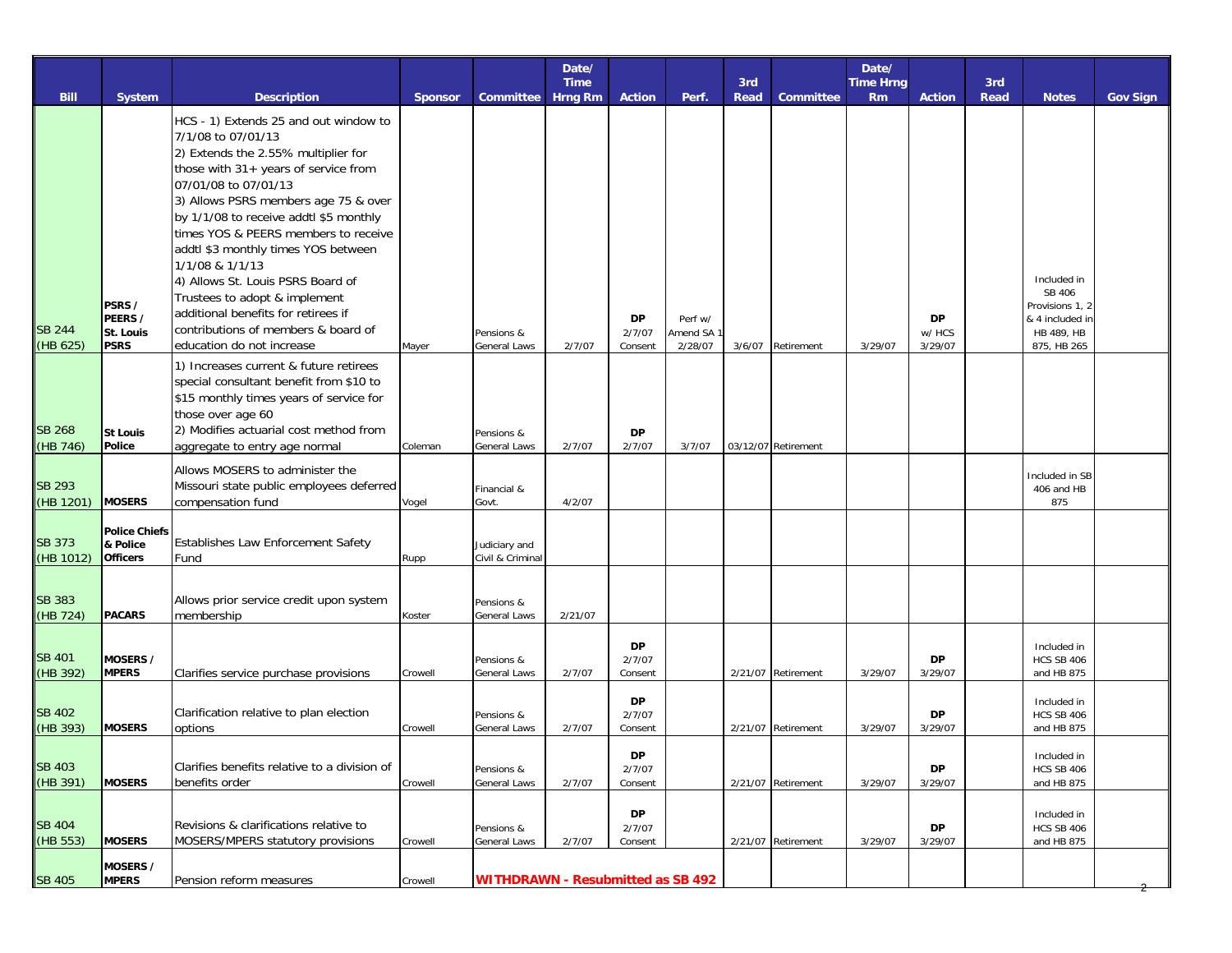|                   |                            |                                                                               |          |                            | Date/          |                   |            |             |                  | Date/            |               |             |                           |                 |
|-------------------|----------------------------|-------------------------------------------------------------------------------|----------|----------------------------|----------------|-------------------|------------|-------------|------------------|------------------|---------------|-------------|---------------------------|-----------------|
|                   |                            |                                                                               |          |                            | <b>Time</b>    |                   |            | 3rd         |                  | <b>Time Hrng</b> |               | 3rd         |                           |                 |
| <b>Bill</b>       | System                     | <b>Description</b>                                                            | Sponsor  | Committee                  | <b>Hrng Rm</b> | <b>Action</b>     | Perf.      | <b>Read</b> | <b>Committee</b> | <b>Rm</b>        | <b>Action</b> | <b>Read</b> | <b>Notes</b>              | <b>Gov Sign</b> |
|                   |                            | Requires re-employment of retired                                             |          |                            |                | <b>DP</b>         |            |             |                  |                  |               |             |                           |                 |
| <b>SB 406</b>     | MOSERS /                   | members for at least 1 year to receive                                        |          | Pensions &                 |                | 2/7/07            |            |             |                  |                  | <b>DP</b>     | CCS#2       | <b>TAFP</b>               |                 |
| (HB 552)          | <b>MPERS</b>               | additional benefits                                                           | Crowell  | General Laws               | 2/7/07         | Consent           |            | 3/5/07      | Retirement       | 4/23/07          | 4/23/07       | 5/15/07     | 5/18/07                   | 07/13/07        |
|                   |                            |                                                                               |          |                            |                |                   |            |             |                  |                  |               |             |                           |                 |
|                   |                            | Requires the retirement system to be                                          |          |                            |                |                   |            |             |                  |                  |               |             |                           |                 |
| <b>SB 486</b>     | St. Louis                  | governed under Chapter 86 should a                                            |          | Economic                   |                |                   |            |             |                  |                  |               |             |                           |                 |
| (HB 1106)         | Police                     | police force be established by ordinance                                      | Coleman  | Development                | 2/28/07        |                   |            |             |                  |                  |               |             |                           |                 |
|                   |                            |                                                                               |          |                            |                |                   | On         |             |                  |                  |               |             |                           |                 |
|                   | <b>All Public</b>          |                                                                               |          | Pensions &                 |                | <b>DP</b>         | Perfection |             |                  |                  |               |             | Provisions<br>Included in |                 |
| <b>SB 492</b>     | Plans                      | Pension reform measures                                                       | Crowell  | General Laws               | 2/21/07        | 2/28/07           | Calendar   |             |                  |                  |               |             | <b>HCS SB 406</b>         |                 |
|                   |                            | Authorizes Line of Duty Compensation                                          |          |                            |                |                   |            |             |                  |                  |               |             |                           |                 |
|                   |                            | Act for public safety workers killed in the                                   |          |                            |                |                   |            |             |                  |                  |               |             |                           |                 |
| <b>SB 500</b>     | Public Safety line of duty |                                                                               | Koster   | <b>Small Business</b>      |                |                   |            |             |                  |                  |               |             |                           |                 |
|                   |                            | Includes various forms of cancer to duty                                      |          |                            |                |                   |            |             |                  |                  |               |             | Included in               |                 |
| <b>SB 517</b>     |                            | related presumptions for disability                                           |          |                            |                | <b>DP</b>         |            |             |                  |                  |               |             | <b>HCS SB 406,</b>        |                 |
| (HB 375)          | All Fire Plans purposes    |                                                                               | Rupp     | Pensions &<br>General Laws | 2/28/07        | w/ SCS<br>3/28/07 |            |             |                  |                  |               |             | SB 22 and HB<br>875       |                 |
|                   | <b>MOSERS,</b>             |                                                                               |          |                            |                |                   |            |             |                  |                  |               |             |                           |                 |
|                   | PSRS,                      | Requires at least 5% of total                                                 |          |                            |                |                   |            |             |                  |                  |               |             |                           |                 |
|                   | PEERS,<br>KCPSRS,          | investments to be invested in MO based                                        |          | Pensions &                 |                |                   |            |             |                  |                  |               |             |                           |                 |
| <b>SB 573</b>     | <b>STLPSRS</b>             | companies                                                                     | Green    | General Laws               |                |                   |            |             |                  |                  |               |             |                           |                 |
|                   |                            |                                                                               |          |                            |                |                   |            |             |                  |                  |               |             |                           |                 |
|                   |                            | Allows St. Louis PSRS Board of Trustees                                       |          |                            |                |                   |            |             |                  |                  |               |             |                           |                 |
|                   |                            | to adopt & implement additional benefits                                      |          |                            |                |                   |            |             |                  |                  |               |             | Included in HB            |                 |
| <b>SB 623</b>     | St. Louis                  | for retirees if contributions of members                                      |          | Pensions &                 |                |                   |            |             |                  |                  |               |             | 265, SB 406               |                 |
| (HB 1155)         | <b>PSRS</b>                | & board of education do not increase                                          | Coleman  | General Laws               |                |                   |            |             |                  |                  |               |             | and HB 875                |                 |
|                   |                            |                                                                               |          |                            |                |                   |            |             |                  |                  |               |             |                           |                 |
| <b>SB 624</b>     |                            | Allows for the City of St. Louis to submit                                    |          |                            |                |                   |            |             |                  |                  |               |             |                           |                 |
| (HB 603 &<br>795) | City of St.<br>Louis       | to voters a retail sales tax of up to .5%<br>for Public Safety Department use | Coleman  | Economic<br>Development    | 3/28/07        |                   |            |             |                  |                  |               |             |                           |                 |
|                   |                            |                                                                               |          |                            |                |                   |            |             |                  |                  |               |             |                           |                 |
|                   |                            | 1) Allows members to receive a lump<br>sum payment upon termination of        |          |                            |                |                   |            |             |                  |                  |               |             |                           |                 |
|                   |                            | employment                                                                    |          |                            |                |                   |            |             |                  |                  |               |             |                           |                 |
|                   | MOSERS /                   | 2) Allows MOSERS vested members to                                            |          |                            |                | <b>DP</b>         |            |             |                  |                  |               |             |                           |                 |
|                   | MPERS /                    | receive prior unused sick leave accruals                                      |          | Pensions &                 |                | w/ SCS            |            |             |                  |                  |               |             |                           |                 |
| <b>SB 628</b>     | Judges                     | upon reemployment                                                             | Ridgeway | General Laws               | 3/7/07         | 3/28/07           |            |             |                  |                  |               |             |                           |                 |
|                   |                            | Urges all public plans to divest plan                                         |          |                            |                |                   |            |             |                  |                  |               |             |                           |                 |
| <b>SCR 17</b>     | <b>All Public</b>          | assets from any terrorist-sponsoring                                          |          |                            |                |                   |            |             |                  |                  |               |             |                           |                 |
| (HCR 32)          | Plans                      | investments                                                                   | Rupp     | Rules                      | 2/21/07        |                   |            |             |                  |                  |               |             |                           |                 |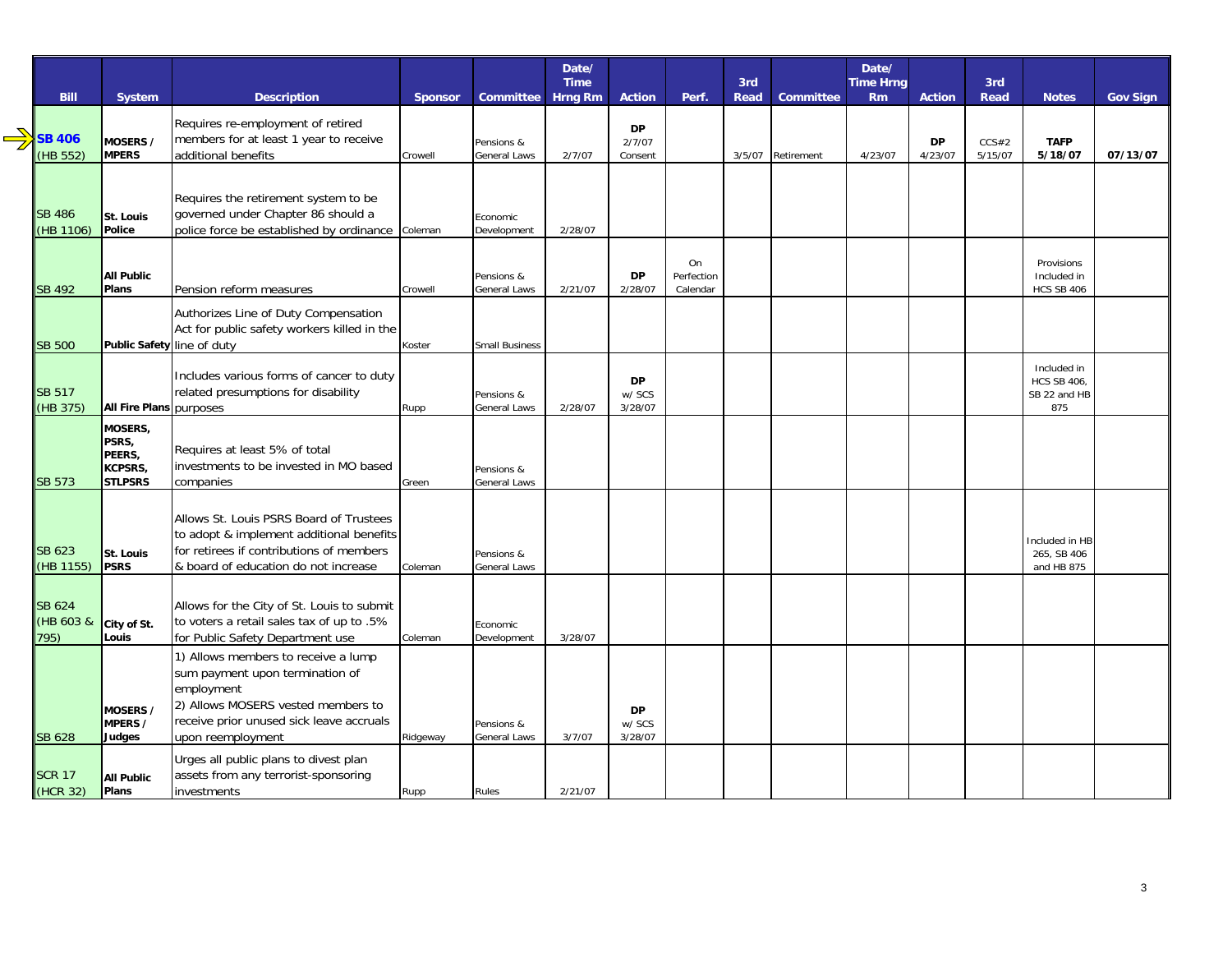|                                |                                         |                                                                                                                                                                                                                                  |                     |                                          | Date/<br><b>Time</b> |                                            |                                          | 3rd    |                                                       | Date/<br><b>Time Hrng</b>                           |                              | 3rd                         |                                                                |                                   |
|--------------------------------|-----------------------------------------|----------------------------------------------------------------------------------------------------------------------------------------------------------------------------------------------------------------------------------|---------------------|------------------------------------------|----------------------|--------------------------------------------|------------------------------------------|--------|-------------------------------------------------------|-----------------------------------------------------|------------------------------|-----------------------------|----------------------------------------------------------------|-----------------------------------|
| <b>Bill</b>                    | System                                  | <b>Description</b>                                                                                                                                                                                                               | <b>Sponsor</b>      | Committee                                | <b>Hrng Rm</b>       | <b>Action</b>                              | Perf.                                    | Read   | <b>Committee</b>                                      | <b>Rm</b>                                           | <b>Action</b>                | Read                        | <b>Notes</b>                                                   | <b>Gov Sign</b>                   |
|                                |                                         | <b>HOUSE</b>                                                                                                                                                                                                                     |                     |                                          |                      |                                            |                                          |        |                                                       |                                                     |                              |                             |                                                                |                                   |
| <b>HB 41</b>                   | <b>St Louis</b><br>Police               | Removes obsolete special advisor<br>language.                                                                                                                                                                                    | Portwood            | Urban Issues                             | 2/13/07              | <b>DP</b><br>Consent<br>3/15/07            | 3/29/07                                  | 4/3/07 | Economic<br>Development                               | 5/7/07                                              | <b>DP</b><br>w/SCS<br>5/7/07 | 5/7/07<br><b>EC Adopted</b> | <b>TAFP</b><br>with EC<br>5/9/07                               | 5/31/07 w/<br>Emergency<br>Clause |
| <b>HB 202</b>                  | <b>MOSERS</b>                           | 1) Juvenile officers in single county<br>circuits may receive creditable service<br>prior to 7/1/99<br>2) Single & multi-county circuit juvenile<br>court employees allowed prior grant<br>funded service credit                 | Franz               | Retirement                               | 2/7/07               |                                            |                                          |        |                                                       |                                                     |                              |                             | Provisions<br>included in<br>HCS HB 257 &<br><b>HCS SB 406</b> |                                   |
| <b>HB 230</b>                  | MOSERS /<br><b>MPERS</b>                | Members retired prior to 07/01/90 made<br>special consultants for an additional<br>benefit of \$5 times years of service                                                                                                         | <b>Bruns</b>        | Retirement                               |                      |                                            |                                          |        |                                                       |                                                     |                              |                             |                                                                |                                   |
| <b>HB 231</b>                  | MOSERS /<br><b>MPERS</b>                | Provides an additional one-tenth of one<br>percent benefit increase for retirees<br>under the closed plan who have reached<br>the COLA cap.                                                                                      | <b>Bruns</b>        | Retirement                               |                      |                                            |                                          |        |                                                       |                                                     |                              |                             |                                                                |                                   |
| <b>HB 232</b>                  | MOSERS /<br><b>MPERS</b>                | Modifies COLA calculation from 80% to<br>100% of CPI.                                                                                                                                                                            | <b>Bruns</b>        | Retirement                               |                      |                                            |                                          |        |                                                       |                                                     |                              |                             |                                                                |                                   |
| <b>HB 257</b>                  | <b>MOSERS</b>                           | Juvenile officers in single county circuits<br>may receive creditable service prior to<br>7/1/99                                                                                                                                 | Flook               | Retirement                               | 2/7/07               | <b>DP</b><br>w/ HCS<br>2/15/07             |                                          |        |                                                       |                                                     |                              |                             | Included in<br><b>HCS SB 406</b>                               |                                   |
|                                |                                         | Senate Sub - 1) Clarifies that retired<br>teachers may teach full-time up to 2<br>years.<br>2) Extends 25 and out window to 7/1/08<br>to 07/01/13<br>3) Extends the 2.55% multiplier for<br>those with 31+ years of service from |                     | Elementary &<br>Secondary                |                      | <b>DP</b><br>Federal<br>Mandate            |                                          |        |                                                       |                                                     | <b>DP</b><br>w/ Amends       | On 3rd<br>Read              |                                                                |                                   |
| <b>HB 265</b><br><b>HB 319</b> | <b>PSRS</b><br>St Louis Fire age normal | 07/01/08 to 07/01/13<br>Modifies actuarial cost method to entry                                                                                                                                                                  | Cunningham<br>Villa | Education<br>Retirement                  | 2/14/07<br>2/7/07    | 2/19/07<br><b>DP</b><br>Consent<br>2/15/07 | 3/27/07<br>Perf by<br>Consent<br>2/28/07 | 3/8/07 | 4/5/07 Education<br>Pensions &<br><b>General Laws</b> | 5/10/07<br>3/28/07<br>Scheduled<br>but not<br>heard | 5/10/07                      | Calendar                    |                                                                |                                   |
| <b>HB 375</b><br>(SB 517)      | All Fire Plans purposes                 | Includes various forms of cancer to duty<br>related presumptions for disability                                                                                                                                                  | Wildberger          | Retirement                               |                      |                                            |                                          |        |                                                       |                                                     |                              |                             | Included in<br><b>HCS SB 406</b><br>SB 22 and<br>HB 875        |                                   |
| <b>HB 390</b>                  | MOSERS /<br><b>MPERS</b>                | Revisions & clarifications relative to<br>MOSERS/MPERS statutory provisions                                                                                                                                                      | Dempsey             | <b>WITHDRAWN - Resubmitted as HB 553</b> |                      |                                            |                                          |        |                                                       |                                                     |                              |                             |                                                                |                                   |
| <b>HB 391</b><br>(SB 403)      | MOSERS /<br><b>MPERS</b>                | Clarifies benefits relative to a division of<br>benefits order                                                                                                                                                                   | Dempsey             | Retirement                               | 2/22/07              | DP<br>3/1/07                               |                                          |        |                                                       |                                                     |                              |                             | Included in<br><b>HCS HB 765,</b><br>HB 875, and<br>SB 406     |                                   |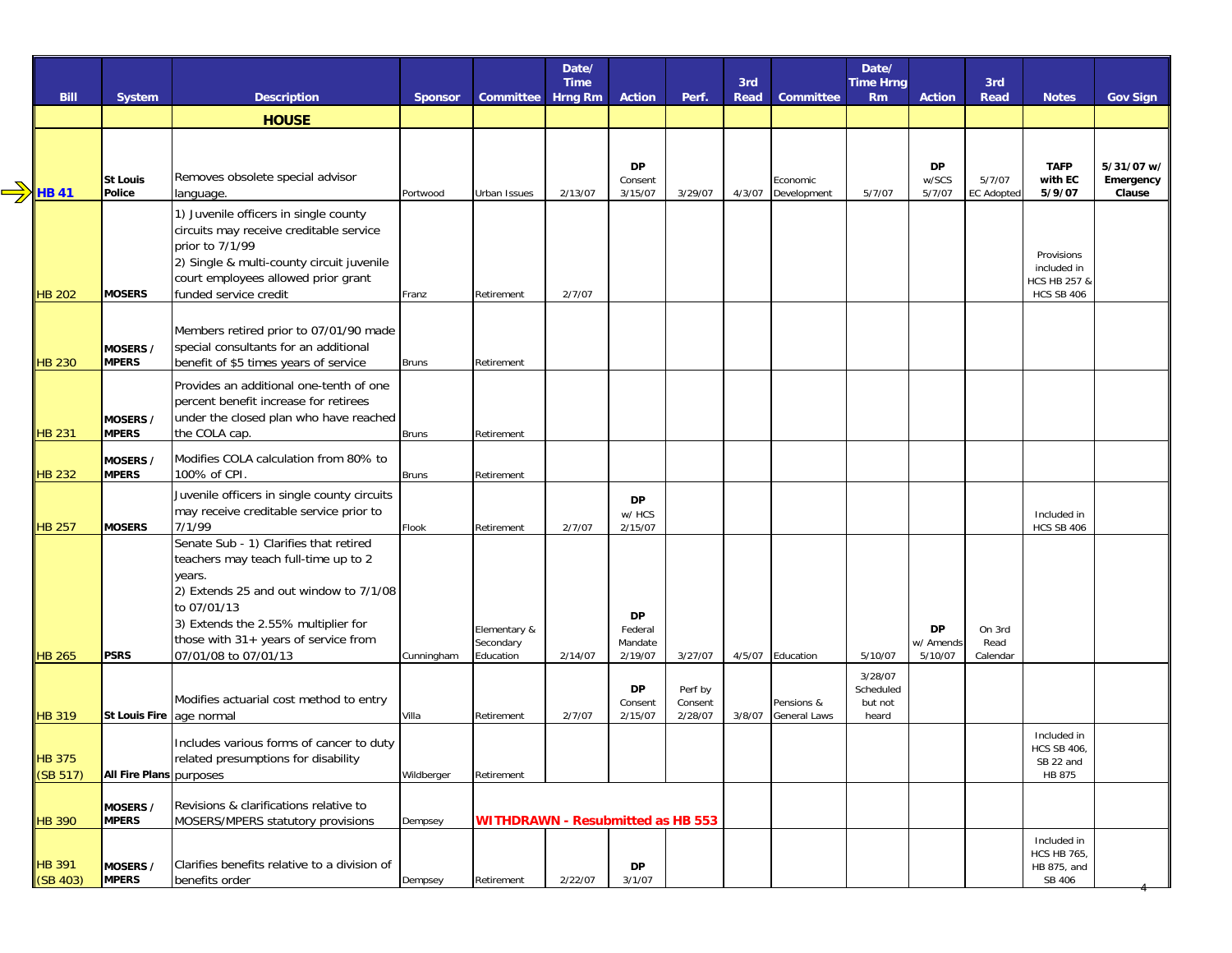|                           |                                               |                                                                                                                                                                                                                                                                                                                                               |                |                                          | Date/                         |                                 |         |                    |                       | Date/                         |                                |                            |                                                               |                 |
|---------------------------|-----------------------------------------------|-----------------------------------------------------------------------------------------------------------------------------------------------------------------------------------------------------------------------------------------------------------------------------------------------------------------------------------------------|----------------|------------------------------------------|-------------------------------|---------------------------------|---------|--------------------|-----------------------|-------------------------------|--------------------------------|----------------------------|---------------------------------------------------------------|-----------------|
| <b>Bill</b>               | <b>System</b>                                 | <b>Description</b>                                                                                                                                                                                                                                                                                                                            | <b>Sponsor</b> | Committee                                | <b>Time</b><br><b>Hrng Rm</b> | <b>Action</b>                   | Perf.   | 3rd<br><b>Read</b> | <b>Committee</b>      | <b>Time Hrng</b><br><b>Rm</b> | <b>Action</b>                  | 3rd<br><b>Read</b>         | <b>Notes</b>                                                  | <b>Gov Sign</b> |
| <b>HB 392</b><br>(SB 401) | MOSERS /<br><b>MPERS</b>                      | Clarifies service purchase provisions                                                                                                                                                                                                                                                                                                         | Dempsey        | Retirement                               | 2/22/07                       | DP<br>3/1/07                    |         |                    |                       |                               |                                |                            | Included in<br><b>HCS HB 765,</b><br>HB 875, and<br>SB 406    |                 |
| <b>HB 393</b><br>(SB 402) | MOSERS /<br><b>MPERS</b>                      | Clarification relative to plan election<br>options                                                                                                                                                                                                                                                                                            | Dempsey        | Retirement                               | 2/22/07                       | <b>DP</b><br>3/1/07             |         |                    |                       |                               |                                |                            | Included in<br><b>HCS HB 765,</b><br>HB 875, and<br>SB 406    |                 |
| <b>HB 394</b>             | <b>MOSERS</b>                                 | Allows MOSERS to invest MCHCP trust<br>fund with MCHCP board approval                                                                                                                                                                                                                                                                         | Dempsey        | <b>WITHDRAWN</b>                         |                               |                                 |         |                    |                       |                               |                                |                            |                                                               |                 |
| <b>HB 395</b>             | MOSERS /<br><b>MPERS</b>                      | Requires re-employment of retired<br>members for at least 1 year to receive<br>additional benefits                                                                                                                                                                                                                                            | Dempsey        | <b>WITHDRAWN - Resubmitted as HB 552</b> |                               |                                 |         |                    |                       |                               |                                |                            |                                                               |                 |
| <b>HB 404</b>             | Police & Fire<br>Plans                        | Excludes any benefit payable from a<br>police or fire pension plan from the<br>definition of marital property relative to<br>dissolution of marriage                                                                                                                                                                                          | Denison        | Judicial                                 |                               |                                 |         |                    |                       |                               |                                |                            |                                                               |                 |
| <b>HB 419</b>             | Municipal                                     | Removes certain insurance investment<br>restrictions relative to municipal police &<br>Police & Fire fire retirement plans                                                                                                                                                                                                                    | Yates          | Insurance<br>Policy                      | 2/14/07                       | <b>DP</b><br>w/HCS<br>3/7/07    |         |                    |                       |                               |                                |                            |                                                               |                 |
| <b>HB 489</b>             | PSRS /<br>PEERS /<br>St. Louis<br><b>PSRS</b> | 1) Extends 25 and out window to 7/1/08<br>to 07/01/13<br>2) Extends the 2.55% multiplier for<br>those with 31+ years of service from<br>07/01/08 to 07/01/13<br>3) Allows St. Louis PSRS Board of<br>Trustees to adopt & implement<br>additional benefits for retirees if<br>contributions of members & board of<br>education do not increase | Baker          | Student<br>Achievement                   | 2/14/07                       | <b>DP</b><br>Consent<br>3/06/07 | 3/13/07 |                    | 3/15/07 Education     | 4/4/07                        | DP<br>w/ SCS<br>4/18/07        | On 3rd<br>Read<br>Calendar | Included in SB<br>244, HB 489,<br>HB 875, and<br>HB 265       |                 |
| <b>HB 551</b><br>(SB 500) | Public Safety line of duty                    | Authorizes Line of Duty Compensation<br>Act for public safety workers killed in the                                                                                                                                                                                                                                                           | Dempsey        | Crime<br>Prevention &<br>Public Safety   | 4/5/07                        | DP<br>w/HCS<br>3/12/07          | 4/3/07  | 4/5/07             | <b>Small Business</b> | 4/17/07                       | <b>DP</b><br>w/ SCS<br>4/26/07 | On 3rd<br>Read<br>Calendar |                                                               |                 |
| <b>HB 552</b><br>(SB 406) | MOSERS /<br><b>MPERS</b>                      | Requires re-employment of retired<br>members for at least 1 year to receive<br>additional benefits                                                                                                                                                                                                                                            | Dempsey        | Retirement                               | 2/22/07                       | <b>DP</b><br>3/1/07             |         |                    |                       |                               |                                |                            | Included in<br><b>HCS HB 765,</b><br>HB 875, and<br>SB 406    |                 |
| <b>HB 553</b><br>(SB 404) | MOSERS /<br><b>MPERS</b>                      | Revisions & clarifications relative to<br>MOSERS/MPERS statutory provisions                                                                                                                                                                                                                                                                   | Dempsey        | Retirement                               | 2/22/07                       | DP<br>Consent<br>3/1/07         |         |                    |                       |                               |                                |                            | Included in<br><b>HCS HB 765,</b><br>HB 875, and<br>SB 406    |                 |
| <b>HB 603</b><br>(SB 624) | City of St.<br>Louis                          | Allows for the City of St. Louis to submit<br>to voters a retail sales tax of up to .5%<br>for Public Safety Department use                                                                                                                                                                                                                   | Villa          | Local<br>Government                      | 3/6/07                        |                                 |         |                    |                       |                               |                                |                            | Provisions are<br>included in SCS<br>for SB 22, and<br>HB 795 |                 |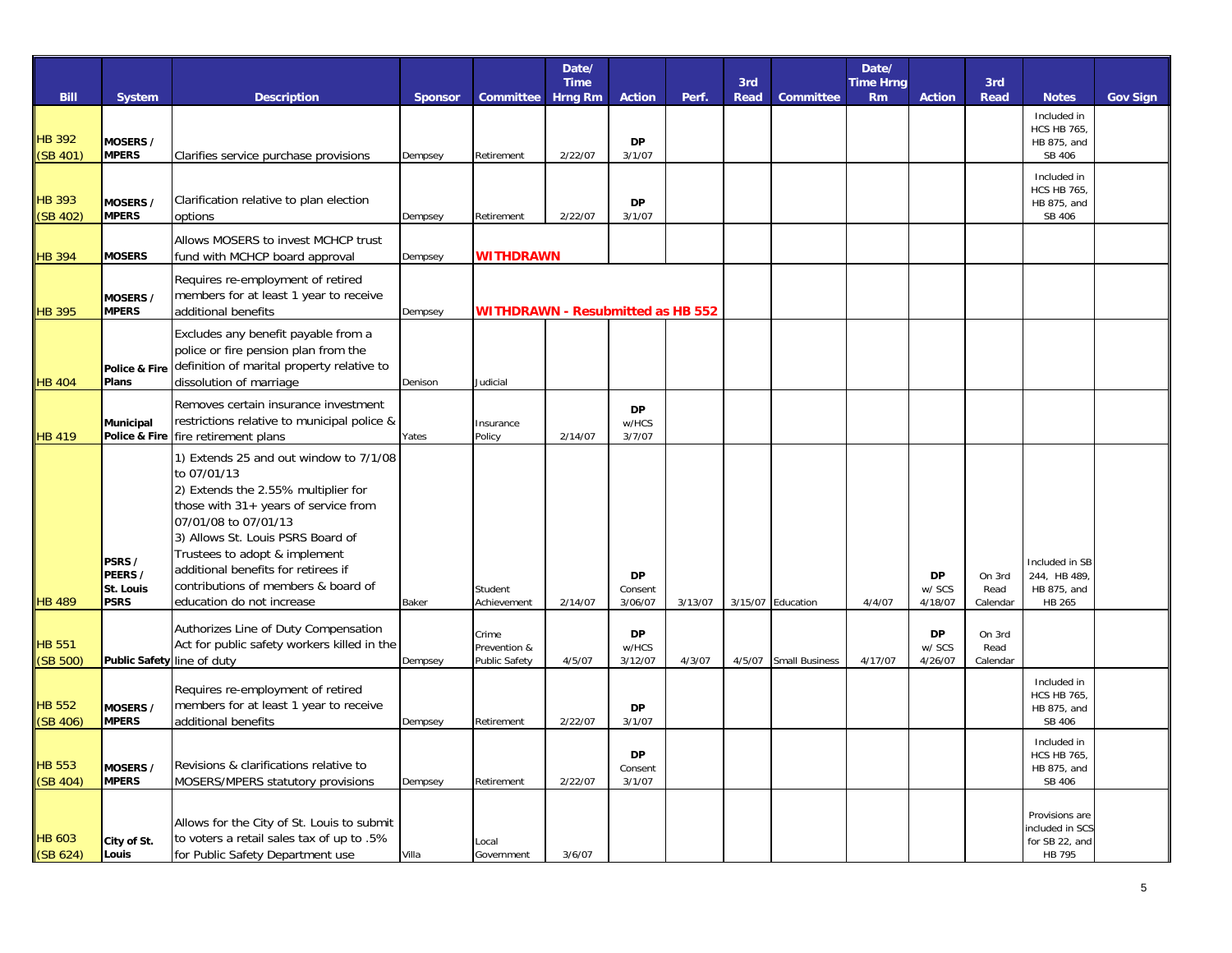|                           |                                            |                                                                                                                                                                                                                                                           |                |                                           | Date/<br><b>Time</b> |                         |                                             | 3rd    |                                         | Date/<br><b>Time Hrng</b> |                                           | 3rd                                                             |                       |                 |
|---------------------------|--------------------------------------------|-----------------------------------------------------------------------------------------------------------------------------------------------------------------------------------------------------------------------------------------------------------|----------------|-------------------------------------------|----------------------|-------------------------|---------------------------------------------|--------|-----------------------------------------|---------------------------|-------------------------------------------|-----------------------------------------------------------------|-----------------------|-----------------|
| <b>Bill</b>               | System                                     | <b>Description</b>                                                                                                                                                                                                                                        | <b>Sponsor</b> | Committee                                 | Hrng Rm              | <b>Action</b>           | Perf.                                       | Read   | Committee                               | <b>Rm</b>                 | <b>Action</b>                             | Read                                                            | <b>Notes</b>          | <b>Gov Sign</b> |
| <b>HB 625</b><br>(SB 244) | PSRS /<br>PEERS                            | 1) Extends 25 and out window to 7/1/08<br>to 07/01/13<br>2) Extends the 2.55% multiplier for<br>those with 31+ years of service from<br>07/01/08 to 07/01/13                                                                                              | Dempsey        | Retirement                                | 2/15/07              | <b>DP</b><br>2/15/07    |                                             |        | DROPPED FROM CALENDAR - Rule 44 3/26/07 |                           |                                           |                                                                 |                       |                 |
| <b>HB 626</b><br>(SB 172) | KC Police/<br>Civilian<br><b>Employees</b> | 1) Police members retired prior to<br>8/28/01 & survivors shall receive<br>additional \$10 per month<br>2) Civilian members retiring after<br>8/28/07 with 15 years of service or<br>disability shall receive a monthly<br>supplemental benefit of \$160. | Flook          | Retirement                                | 3/15/07              |                         |                                             |        |                                         |                           |                                           |                                                                 |                       |                 |
| <b>HB 631</b><br>(SB 127) | <b>MPERS</b>                               | Allows non-uniformed employees<br>covered under MPERS to purchase up to<br>4 years of prior service for public<br>employment.                                                                                                                             | Schlottach     | Retirement                                | 3/8/07               |                         |                                             |        |                                         |                           |                                           |                                                                 |                       |                 |
| <b>HB 661</b>             | PSRS /<br><b>PEERS</b>                     | Allows PSRS members age 75 & over by<br>01/01/08 to receive additional \$8<br>monthly times years of service & PEERS<br>members to receive additional \$5<br>monthly times years of service                                                               | Moore          | Retirement                                | 3/1/07               |                         |                                             |        |                                         |                           |                                           |                                                                 | Included in<br>SB 406 |                 |
| <b>HB 724</b><br>(SB 383) | <b>PCARS</b>                               | Allows prior service credit upon system<br>membership                                                                                                                                                                                                     | Stevenson      |                                           |                      |                         |                                             |        |                                         |                           |                                           |                                                                 |                       |                 |
| <b>HB 746</b><br>(SB 268) | <b>St Louis</b><br>Police                  | 1) Increases current & future retirees<br>special consultant benefit from \$10 to<br>\$15 monthly times years of service for<br>those over age 60<br>2) Modifies actuarial cost method from<br>aggregate to entry age normal                              | Franz          | Retirement                                | 3/1/07               | <b>DP</b><br>3/15/07    | On<br>Perfection<br>Calendar                |        |                                         |                           |                                           |                                                                 |                       |                 |
| <b>HB 795</b><br>(SB 624) | City of St.<br>Louis                       | SA #1: Allows for the City of St. Louis to<br>submit to voters a retail sales tax of up<br>to .5% for Public Safety Department use Flook                                                                                                                  |                | Job Creation &<br>Economic<br>Development | 2/28/07              | DP<br>w/ HCS<br>2/28/07 | Perfected<br>with<br>Amend. HA<br>1 Adopted | 4/4/07 | Economic<br>Development                 | 4/11/07                   | <b>DP</b><br>Consent<br>w/ SCS<br>4/11/07 | Passed with<br>Amend. SA<br>1, SA 2, SA<br>3, SA 4<br>4/26/2007 | <b>TAFP</b><br>5/2/07 | 06/30/07        |
| <b>HB 856</b>             | CERF /<br><b>MOSERS</b>                    | Juvenile court employees in single and<br>multi-county circuits shall participate in<br><b>CERF</b>                                                                                                                                                       | Dixon          | Retirement                                | 3/8/07               |                         |                                             |        |                                         |                           |                                           |                                                                 |                       |                 |
| <b>HB 875</b>             | <b>CERF</b>                                | IRC conformance with defined<br>contribution distributions                                                                                                                                                                                                | Franz          | Retirement                                | 3/7/07               | DP<br>Consent<br>3/7/07 |                                             |        | Pensions &<br>3/15/07 General Laws      | 4/18/07                   | DP<br>w/ SCS<br>4/18/07                   | On 3rd<br>Read<br>Calendar                                      |                       |                 |
| <b>HB 949</b>             | MOSERS /<br><b>MPERS</b>                   | Clarifies transfer of service between<br><b>MOSERS &amp; MPERS</b>                                                                                                                                                                                        | Schlottach     | Retirement                                | 3/15/07              |                         |                                             |        |                                         |                           |                                           |                                                                 |                       |                 |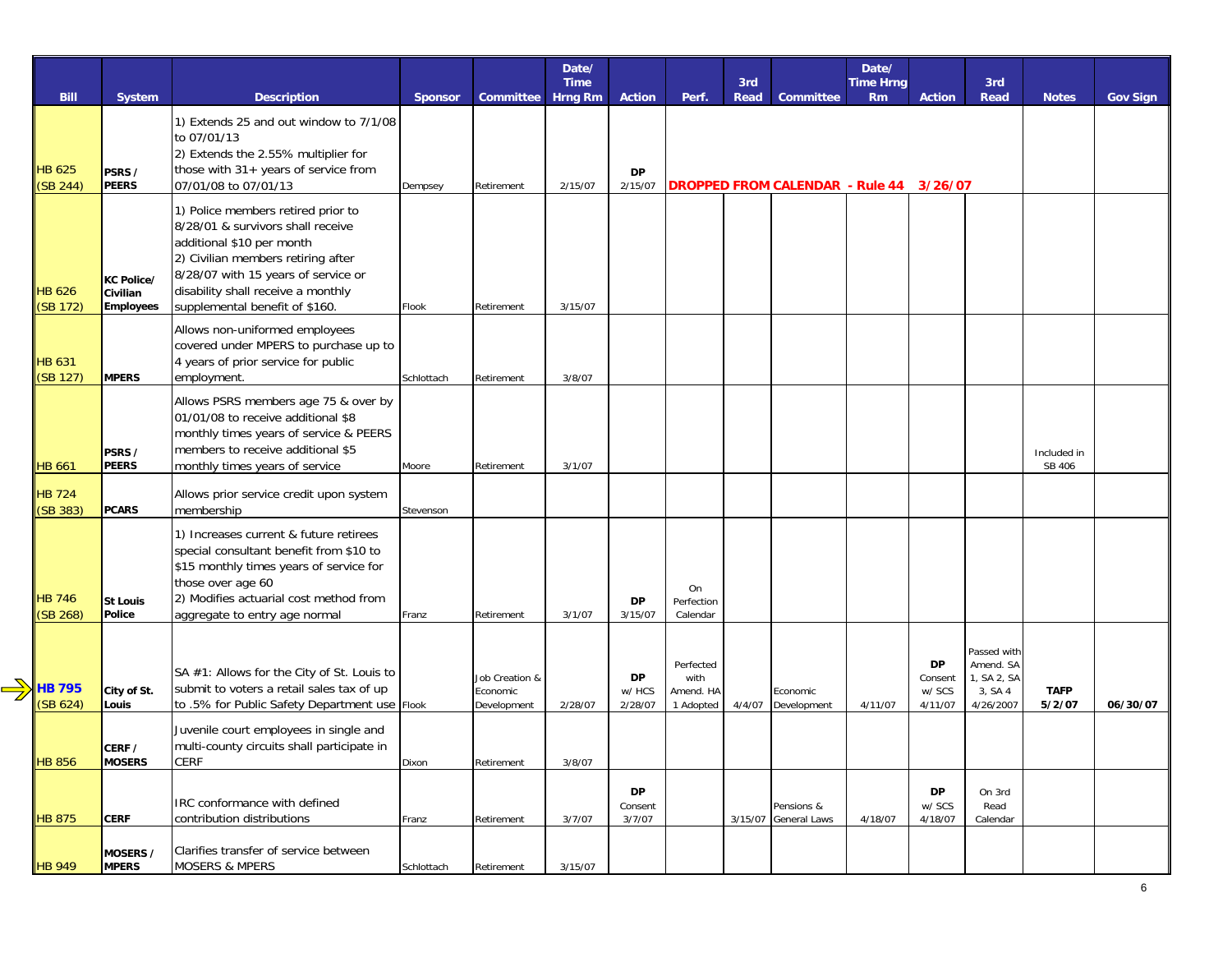|                            |                                                     |                                                                                                                                                                                                                            |                     |                                               | Date/<br><b>Time</b> |                      |                              |             |                  | Date/                         |               |                    |                                             |                 |
|----------------------------|-----------------------------------------------------|----------------------------------------------------------------------------------------------------------------------------------------------------------------------------------------------------------------------------|---------------------|-----------------------------------------------|----------------------|----------------------|------------------------------|-------------|------------------|-------------------------------|---------------|--------------------|---------------------------------------------|-----------------|
| <b>Bill</b>                | System                                              | <b>Description</b>                                                                                                                                                                                                         | <b>Sponsor</b>      | Committee                                     | <b>Hrng Rm</b>       | <b>Action</b>        | Perf.                        | 3rd<br>Read | <b>Committee</b> | <b>Time Hrng</b><br><b>Rm</b> | <b>Action</b> | 3rd<br><b>Read</b> | <b>Notes</b>                                | <b>Gov Sign</b> |
| <b>HB 950</b>              | MOSERS /<br><b>MPERS</b>                            | Allows employees in certain divisions<br>previously transferred to MoDOT to elect<br>MPERS participation.                                                                                                                  | Schlottach          | Retirement                                    | 3/15/07              |                      |                              |             |                  |                               |               |                    | Included in<br><b>HCS SB 406</b>            |                 |
| <b>HB 1012</b><br>(SB 373) | <b>Police Chiefs</b><br>& Police<br><b>Officers</b> | Establishes Law Enforcement Safety<br>Fund                                                                                                                                                                                 | Roorda              | Crime<br>Prevention &<br><b>Public Safety</b> |                      |                      |                              |             |                  |                               |               |                    |                                             |                 |
|                            |                                                     | 1) Removes PSRS contribution rate<br>requirement of 10.5% for new benefit<br>increases<br>2) Increases COLA cap from 80% to<br>90%<br>3) Modifies COLA from 4th to 2nd<br>January<br>4) Exempts \$5,000 death benefit from |                     |                                               |                      |                      |                              |             |                  |                               |               |                    |                                             |                 |
| <b>HB 1043</b>             | <b>PSRS</b>                                         | taxation                                                                                                                                                                                                                   | Lampe               | Retirement                                    |                      |                      |                              |             |                  |                               |               |                    |                                             |                 |
| <b>HB 1106</b><br>(SB 486) | St. Louis<br>Police                                 | Requires the retirement system to be<br>governed under Chapter 86 should a<br>police force be established by ordinance                                                                                                     | Wright-Jones        | Local<br>Government                           |                      |                      |                              |             |                  |                               |               |                    |                                             |                 |
| <b>HB 1155</b><br>(SB 623) | St. Louis<br><b>PSRS</b>                            | Allows St. Louis PSRS Board of Trustees<br>to adopt & implement additional benefits<br>for retirees if contributions of members<br>& board of education do not increase                                                    | Wright-Jones        | Retirement                                    | 4/23/07              | <b>DP</b><br>4/23/07 | On<br>Perfection<br>Calendar |             |                  |                               |               |                    | Included in HB<br>265, HB 875<br>and SB 406 |                 |
| <b>HB</b> 1201<br>(SB 293) | <b>MOSERS</b>                                       | Allows MOSERS to administer the<br>Missouri state public employees deferred<br>compensation fund                                                                                                                           | <b>Bruns</b>        | Retirement                                    |                      |                      |                              |             |                  |                               |               |                    | Included in SB<br>406 and HB<br>875         |                 |
| <b>HB 1280</b>             | <b>LAGERS</b>                                       | Allows local public health agencies to be<br>eligible for LAGERS participation                                                                                                                                             | Hobbs               | Retirement                                    |                      |                      |                              |             |                  |                               |               |                    | Included in SB<br>22                        |                 |
| <b>HCR 32</b><br>(SCR 17)  | <b>All Public</b><br>Plans                          | Urges all public plans to divest plan<br>assets from any terrorist-sponsoring<br>investments                                                                                                                               | K. Jones            | Retirement                                    | 4/12/07              | DP<br>4/12/07        | Referred to<br>Rules         |             |                  |                               |               |                    |                                             |                 |
|                            |                                                     | <b>PENSION EXEMPTION</b>                                                                                                                                                                                                   |                     |                                               |                      |                      |                              |             |                  |                               |               |                    |                                             |                 |
| <b>SB 59</b>               | Social<br>Security/<br><b>All Plans</b>             | Exempts 25% of Social Security benefit<br>included in Federal AGI for those 65 &<br>older                                                                                                                                  | Wilson              | Ways & Means                                  | 2/5/07               |                      |                              |             |                  |                               |               |                    |                                             |                 |
| <b>SB 230</b>              | Social<br>Security/<br><b>All Plans</b>             | Exempts Social Security benefits from<br>state income tax                                                                                                                                                                  | Crowell &<br>Koster | Ways & Means                                  | 2/5/07               |                      |                              |             |                  |                               |               |                    |                                             |                 |
| <b>SB 286</b>              | <b>Military</b><br><b>Pensions</b>                  | Income tax exemptions for military<br>pensions                                                                                                                                                                             | Crowell             | Ways & Means                                  | 2/5/07               |                      |                              |             |                  |                               |               |                    |                                             |                 |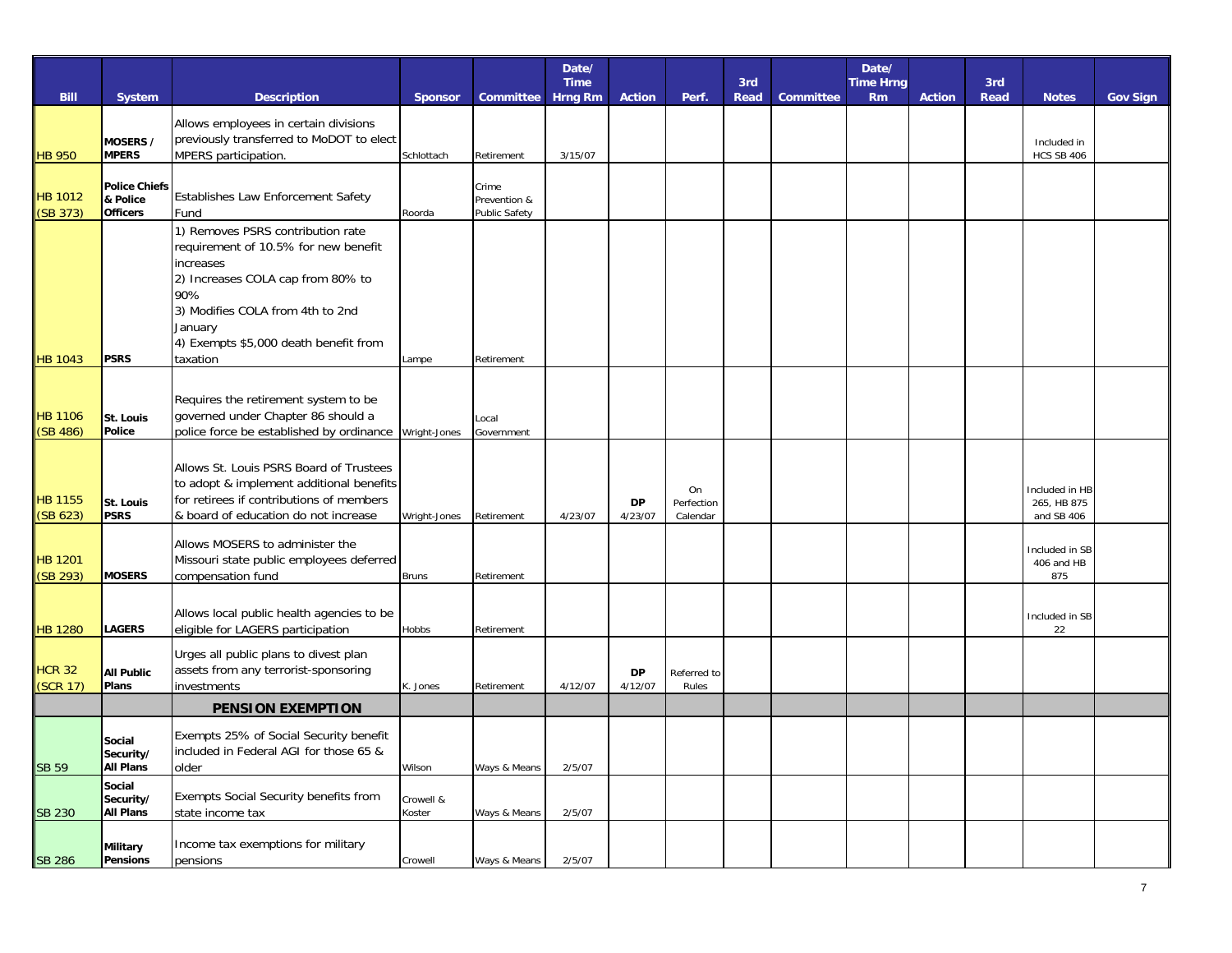|               |                               |                                                                                   |                |                   | Date/<br><b>Time</b> |                     |       | 3rd  |                  | Date/<br><b>Time Hrng</b> |               | 3rd         |                                  |                 |
|---------------|-------------------------------|-----------------------------------------------------------------------------------|----------------|-------------------|----------------------|---------------------|-------|------|------------------|---------------------------|---------------|-------------|----------------------------------|-----------------|
| <b>Bill</b>   | System                        | <b>Description</b>                                                                | <b>Sponsor</b> | <b>Committee</b>  | <b>Hrng Rm</b>       | <b>Action</b>       | Perf. | Read | <b>Committee</b> | <b>Rm</b>                 | <b>Action</b> | <b>Read</b> | <b>Notes</b>                     | <b>Gov Sign</b> |
|               |                               | Exempts annuity, pension or retirement<br>allowance from state income tax for     |                |                   |                      |                     |       |      |                  |                           |               |             |                                  |                 |
| <b>SB 319</b> | <b>All Plans</b>              | those age 65 & older                                                              | Clemens        | Ways & Means      | 2/5/07               |                     |       |      |                  |                           |               |             |                                  |                 |
|               |                               | Increases state income tax pension                                                |                |                   |                      |                     |       |      |                  |                           |               |             |                                  |                 |
| <b>SB 449</b> | <b>All Plans</b>              | deduction from \$6,000 to \$9,000<br>effective 1/1/08                             | Callahan       | Ways & Means      | 3/12/07              |                     |       |      |                  |                           |               |             |                                  |                 |
|               |                               | Exempts Social Security benefits, Social                                          |                |                   |                      |                     |       |      |                  |                           |               |             |                                  |                 |
|               |                               | Security disability benefits and benefits<br>from a non-Social Security covered   |                |                   |                      |                     |       |      |                  |                           |               |             |                                  |                 |
|               |                               | retirement plan from state income tax                                             |                |                   |                      |                     |       |      |                  |                           |               |             |                                  |                 |
| SB 609        | <b>All Plans</b>              | with income guidelines                                                            | Callahan       | Ways & Means      | 3/12/07              |                     |       |      |                  |                           |               |             |                                  |                 |
|               |                               | Exempts from state taxes retirement<br>income, annuities, and pensions earned     | Loudon &       |                   |                      |                     |       |      |                  |                           |               |             |                                  |                 |
| SB 633        | <b>All Plans</b>              | from military service                                                             | Ridgeway       | Ways & Means      |                      |                     |       |      |                  |                           |               |             |                                  |                 |
|               |                               | Relating to an income tax exemption for                                           |                |                   |                      |                     |       |      |                  |                           |               |             |                                  |                 |
| SB 693        | <b>All Plans</b>              | Social Security benefits                                                          | Ridgeway       | Ways & Means      |                      |                     |       |      |                  |                           |               |             |                                  |                 |
|               |                               | Allows a full \$6,000 pension deduction<br>from state income tax for those age 65 |                |                   |                      | <b>DP</b>           |       |      |                  |                           |               |             |                                  |                 |
| <b>HB 133</b> | <b>All Plans</b>              | & over regardless of income                                                       | Moore          | Tax Reform        | 2/6/07               | w/HCS<br>2/6/07     |       |      |                  |                           |               |             |                                  |                 |
|               |                               |                                                                                   |                |                   |                      |                     |       |      |                  |                           |               |             |                                  |                 |
| <b>HB 148</b> | <b>All Plans</b>              | Increases the state income tax pension<br>deduction from \$6,000 to \$12,000      | Salva          | Retirement        |                      |                     |       |      |                  |                           |               |             |                                  |                 |
|               |                               | Provides an income tax credit for                                                 |                |                   |                      |                     |       |      |                  |                           |               |             |                                  |                 |
|               |                               | resident taxpayers who are 65 years of                                            |                |                   |                      |                     |       |      |                  |                           |               |             |                                  |                 |
| <b>HB 168</b> | <b>All Plans</b>              | age or older with an adjusted gross<br>income of \$9,570 or less                  | Hoskins        | Tax Reform        | 3/6/07               |                     |       |      |                  |                           |               |             |                                  |                 |
|               | Social                        |                                                                                   |                |                   |                      | <b>DP</b>           |       |      |                  |                           |               |             |                                  |                 |
| <b>HB</b> 172 | Security/<br><b>All Plans</b> | Exempts Social Security benefits from<br>state income tax                         | Cooper         | Tax Reform        | 2/6/07               | w/ HCS<br>2/6/07    |       |      |                  |                           |               |             | Included in<br>HCS HB 444        |                 |
|               |                               |                                                                                   |                |                   |                      | <b>DP</b>           |       |      |                  |                           |               |             |                                  |                 |
| <b>HB 173</b> | Military<br><b>Pensions</b>   | Exempts military retirement benefits<br>from state income tax                     | Cooper         | Tax Reform        | 2/6/07               | w/ HCS<br>2/7/07    |       |      |                  |                           |               |             | Included in<br>HCS HB 636        |                 |
|               |                               | Exempts Social Security benefts,                                                  |                |                   |                      |                     |       |      |                  |                           |               |             |                                  |                 |
|               | Social<br>Security/           | annuities, pensions, and retirement                                               |                |                   |                      | <b>DP</b><br>w/ HCS |       |      |                  |                           |               |             | Included in                      |                 |
| <b>HB 217</b> | <b>All Plans</b>              | allowances from state income tax                                                  | Stevenson      | <b>Tax Reform</b> | 1/30/07              | 2/6/07              |       |      |                  |                           |               |             | HCS HB 444                       |                 |
|               |                               | 1) Exempts Social Security benefits from<br>state income tax                      |                |                   |                      |                     |       |      |                  |                           |               |             |                                  |                 |
|               | Social                        | 2) Increases the state income tax                                                 |                |                   |                      | <b>DP</b>           |       |      |                  |                           |               |             |                                  |                 |
| <b>HB 225</b> | Security/<br><b>All Plans</b> | pension deduction from \$6,000 to<br>\$18,000                                     | Nance          | Tax Reform        | 1/30/07              | w/ HCS<br>2/6/07    |       |      |                  |                           |               |             | Included in<br><b>HCS HB 444</b> |                 |
|               | Social                        | Exempts Social Security benefits,                                                 |                |                   |                      | <b>DP</b>           |       |      |                  |                           |               |             |                                  |                 |
|               | Security/                     | annuities, pension, and retirement                                                |                |                   |                      | w/ HCS              |       |      |                  |                           |               |             | Included in                      |                 |
| <b>HB 239</b> | <b>All Plans</b>              | allowances from state income tax                                                  | <b>Bruns</b>   | Tax Reform        | 2/6/07               | 2/6/07              |       |      |                  |                           |               |             | <b>HCS HB 444</b>                | ಕ               |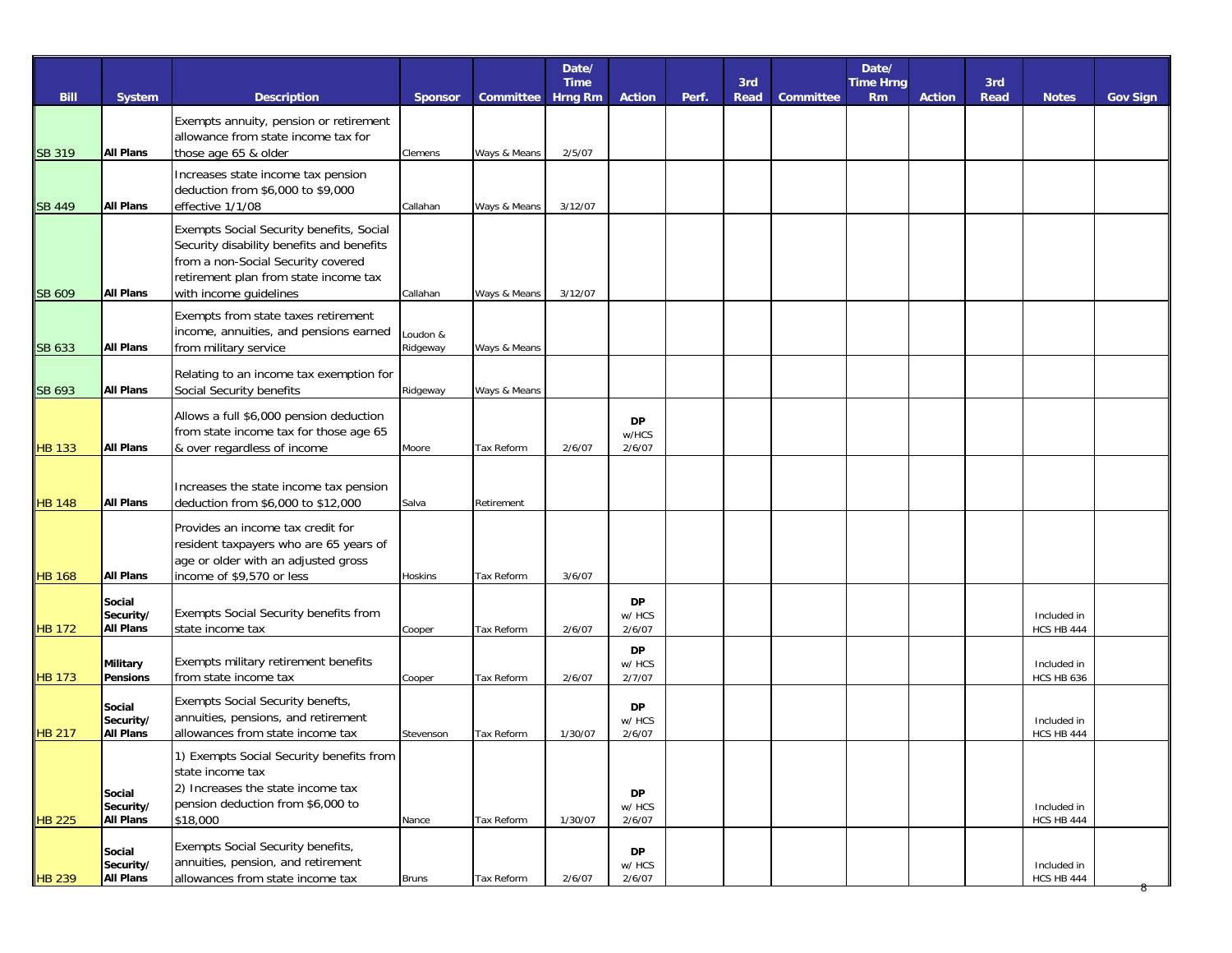|                  |                               |                                           |            |                  | Date/                         |                     |                           |                    |              | Date/                         |                    |                    |                   |                 |
|------------------|-------------------------------|-------------------------------------------|------------|------------------|-------------------------------|---------------------|---------------------------|--------------------|--------------|-------------------------------|--------------------|--------------------|-------------------|-----------------|
| <b>Bill</b>      | <b>System</b>                 | <b>Description</b>                        | Sponsor    | <b>Committee</b> | <b>Time</b><br><b>Hrng Rm</b> | <b>Action</b>       | Perf.                     | 3rd<br><b>Read</b> | Committee    | <b>Time Hrng</b><br><b>Rm</b> | <b>Action</b>      | 3rd<br><b>Read</b> | <b>Notes</b>      | <b>Gov Sign</b> |
|                  | Social                        | <b>Excludes Social Security benefits</b>  |            |                  |                               | DP                  |                           |                    |              |                               |                    |                    |                   |                 |
|                  | Security/                     | received by taxpayers 65 or older from    |            |                  |                               | w/ HCS              |                           |                    |              |                               |                    |                    | Included in       |                 |
| <b>HB 243</b>    | <b>All Plans</b>              | state income tax                          | Wells      | Tax Reform       | 1/30/07                       | 2/6/07              |                           |                    |              |                               |                    |                    | <b>HCS HB 444</b> |                 |
|                  | Social                        |                                           |            |                  |                               | <b>DP</b>           |                           |                    |              |                               |                    |                    |                   |                 |
|                  | Security/                     | Exempts Social Security for those 65 and  |            |                  |                               | w/ HCS              |                           |                    |              |                               |                    |                    | Included in       |                 |
| <b>HB 297</b>    | <b>All Plans</b>              | older with income quidelines              | Flook      | Tax Reform       | 2/6/07                        | 2/6/07              |                           |                    |              |                               |                    |                    | <b>HCS HB 444</b> |                 |
|                  | Military                      | Exempts military pensions from state      |            |                  |                               | <b>DP</b><br>w/ HCS |                           |                    |              |                               |                    |                    | Included in       |                 |
| <b>HB 308</b>    | Pensions                      | income tax                                | Kraus      | Tax Reform       | 1/30/07                       | 2/7/07              |                           |                    |              |                               |                    |                    | <b>HCS HB 636</b> |                 |
|                  |                               |                                           |            |                  |                               |                     |                           |                    |              |                               |                    |                    |                   |                 |
|                  |                               | Exempts first \$50,000 of income from     |            |                  |                               |                     |                           |                    |              |                               |                    |                    |                   |                 |
| <b>HB 381</b>    | <b>All Plans</b>              | state income tax for retirees             | Wildberger | Ways & Means     |                               |                     |                           |                    |              |                               |                    |                    |                   |                 |
|                  |                               | Exempts Social Security benefits from     |            |                  |                               | <b>DP</b><br>w/ HCS |                           |                    |              |                               |                    |                    | Included in       |                 |
| <b>HB 402</b>    | <b>All Plans</b>              | state income tax                          | Denison    | Tax Reform       | 1/30/07                       | 2/6/07              |                           |                    |              |                               |                    |                    | <b>HCS HB 444</b> |                 |
|                  |                               | HCS - Exempts from state income tax       |            |                  |                               |                     |                           |                    |              |                               |                    |                    |                   |                 |
|                  |                               | those benefits paid from Social Security, |            |                  |                               |                     |                           |                    |              |                               |                    |                    |                   |                 |
|                  |                               | Social Security Disability & non-Social   |            |                  |                               |                     | Perf w/                   |                    |              |                               |                    |                    |                   |                 |
|                  |                               | Security covered public pension plans for |            |                  |                               | <b>DP</b><br>w/HCS  | Amend<br>HA 1, HA 4       |                    |              |                               | <b>DP</b><br>w/SCS |                    | <b>TAFP</b>       |                 |
| <b>HB 444</b>    | <b>All Plans</b>              | those age 65 & over                       | Jetton     | Tax Reform       | 1/30/07                       | 2/6/07              | 2/15/07                   |                    | Ways & Means | 5/8/07                        | 5/7/07             | 5/8/07             | 5/11/07           | 07/05/07        |
|                  |                               | Exempts real property owned by            |            |                  |                               |                     |                           |                    |              |                               |                    |                    |                   |                 |
|                  | Social                        | individuals 65 years of age and older     |            |                  |                               |                     |                           |                    |              |                               |                    |                    |                   |                 |
|                  | Security/                     | with certain levels of income from        |            |                  |                               |                     |                           |                    |              |                               |                    |                    |                   |                 |
| <b>HB 455</b>    | <b>All Plans</b>              | increases in valuation                    | Kraus      | Ways & Means     |                               |                     |                           |                    |              |                               |                    |                    |                   |                 |
|                  |                               | Limits increases in valuation on real     |            |                  |                               |                     |                           |                    |              |                               |                    |                    |                   |                 |
|                  |                               | property owned by individuals 65 years    |            |                  |                               |                     |                           |                    |              |                               |                    |                    |                   |                 |
|                  | Social                        | of age and older with certain levels of   |            |                  |                               |                     |                           |                    |              |                               |                    |                    |                   |                 |
|                  | Security/                     | income to percentage increases in Social  |            |                  |                               |                     |                           |                    |              |                               |                    |                    |                   |                 |
| <b>HB 456</b>    | <b>All Plans</b>              | Security benefits                         | Kraus      | Ways & Means     | 3/15/07                       |                     |                           |                    |              |                               |                    |                    |                   |                 |
|                  | Social                        | Exempts Social Security benefits from     |            |                  |                               |                     |                           |                    |              |                               |                    |                    |                   |                 |
| <b>HB 611</b>    | Security/<br><b>All Plans</b> | state income tax                          | Wildberger | Ways & Means     |                               |                     |                           |                    |              |                               |                    |                    |                   |                 |
|                  |                               |                                           |            |                  |                               |                     |                           |                    |              |                               |                    |                    |                   |                 |
|                  |                               |                                           |            |                  |                               |                     | Perf w/                   |                    |              |                               |                    |                    |                   |                 |
|                  |                               |                                           |            |                  |                               |                     | Amend HSA                 |                    |              |                               |                    |                    |                   |                 |
|                  |                               |                                           |            |                  |                               |                     | 1 to HA 2,<br>HA 1 to HSA |                    |              |                               |                    |                    |                   |                 |
|                  | Military                      | HCS - Authorizes a tax credit for state   |            |                  |                               | <b>DP</b>           | 1 for HA 2                |                    |              |                               | <b>DP</b>          |                    |                   |                 |
| <b>HB 636</b>    | Pensions                      | income tax paid on military pensions      | Day        | Tax Reform       | 3/8/07                        | 3/8/07              | 2/27/2007                 | 3/8/07             | Ways & Means | 4/2/07                        | 4/18/07            |                    |                   |                 |
|                  |                               |                                           |            |                  | 2/13/2007<br>Scheduled        |                     |                           |                    |              |                               |                    |                    |                   |                 |
|                  | Military                      | Authorizes an income tax credit for       |            |                  | but not                       |                     |                           |                    |              |                               |                    |                    |                   |                 |
| <b>HB 675</b>    | Pensions                      | military retirement benefits              | Kraus      | Tax Reform       | heard                         |                     |                           |                    |              |                               |                    |                    |                   |                 |
|                  | Social                        | Supports the repeal of the Government     |            |                  |                               |                     |                           |                    |              |                               |                    |                    |                   |                 |
|                  | Security/                     | Pension Offset & the Windfall Elimination |            |                  |                               |                     |                           |                    |              |                               |                    |                    |                   |                 |
| HCR <sub>9</sub> | All Plans                     | Provision                                 | Zweifel    | Tax Reform       | 2/13/07                       |                     |                           |                    |              |                               |                    |                    |                   |                 |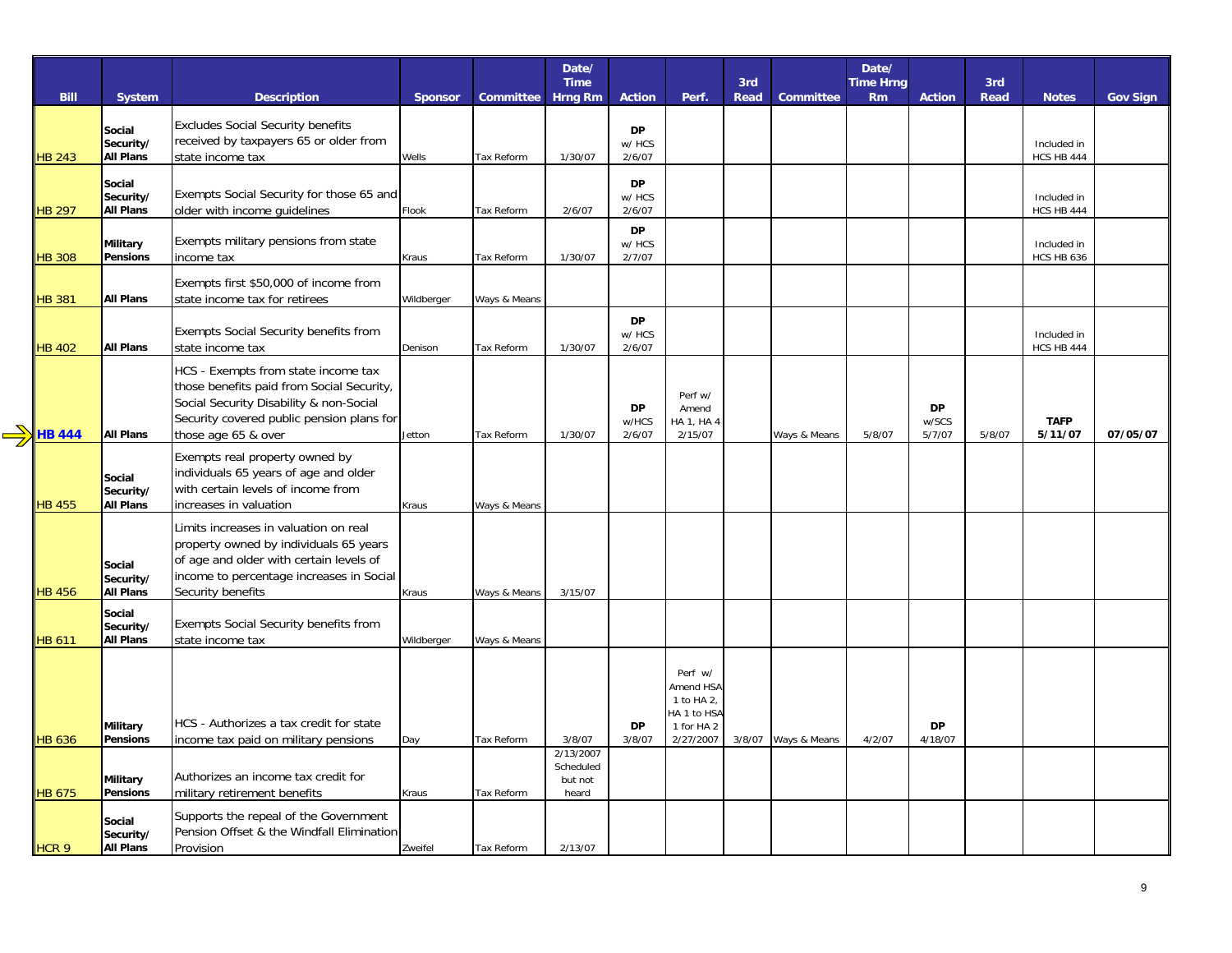|                           |                                         |                                                                                                                                                                                                                                           |                |                                   | Date/<br><b>Time</b> |                                |                                                                                 | 3rd    |                           | Date/<br><b>Time Hrng</b> |               | 3rd         |                          |                 |
|---------------------------|-----------------------------------------|-------------------------------------------------------------------------------------------------------------------------------------------------------------------------------------------------------------------------------------------|----------------|-----------------------------------|----------------------|--------------------------------|---------------------------------------------------------------------------------|--------|---------------------------|---------------------------|---------------|-------------|--------------------------|-----------------|
| <b>Bill</b>               | <b>System</b>                           | <b>Description</b>                                                                                                                                                                                                                        | <b>Sponsor</b> | Committee                         | <b>Hrng Rm</b>       | <b>Action</b>                  | Perf.                                                                           | Read   | <b>Committee</b>          | <b>Rm</b>                 | <b>Action</b> | <b>Read</b> | <b>Notes</b>             | <b>Gov Sign</b> |
| <b>HCR 50</b>             | Social<br>Security/<br><b>All Plans</b> | Urges Congress to immediately repeal<br>the Government Pension Offset and<br>Windfall Elimination Provision of the<br>Social Security Act                                                                                                 | Nolte          | Tax Reform                        |                      |                                |                                                                                 |        |                           |                           |               |             |                          |                 |
|                           |                                         | <b>HEALTHCARE ISSUES</b>                                                                                                                                                                                                                  |                |                                   |                      |                                |                                                                                 |        |                           |                           |               |             |                          |                 |
| <b>SB7</b>                | <b>All Plans</b>                        | Creates an income tax deduction for<br>medical expenses                                                                                                                                                                                   | Loudon         | Ways & Means                      |                      |                                |                                                                                 |        |                           |                           |               |             |                          |                 |
| <b>SB 125</b>             | <b>MCHCP</b>                            | Changes health care premium rates for<br>state employees to salary based                                                                                                                                                                  | Days           | Health &<br>Mental Health         |                      |                                |                                                                                 |        |                           |                           |               |             |                          |                 |
| <b>SB 267</b><br>(HB 713) | МСНСР                                   | Allows small employers to obtain medical<br>coverage through the Missouri<br>Consolidated Health Care Plan                                                                                                                                | Bray           | Health &<br>Mental Health         | 2/13/07              |                                |                                                                                 |        |                           |                           |               |             |                          |                 |
| <b>SB 379</b>             | <b>MCHCP</b>                            | Requires the Missouri Consolidated<br>Health Care Board to offer all qualified<br>employees the option of receiving health<br>care coverage through a high deductible<br>health plan and the establishment of a<br>health savings account | Loudon         | Health &<br>Mental Health         | 3/13/07              | <b>DP</b><br>w/ SCS<br>4/17/07 |                                                                                 |        |                           |                           |               |             |                          |                 |
| <b>SB 476</b><br>(HB 765) | <b>MOSERS</b>                           | Establishes trust fund for state retiree<br>healthcare                                                                                                                                                                                    | Crowell        | Pensions &<br>General Laws        | 2/21/07              | DP<br>2/28/07                  | On<br>Perfection<br>Calendar                                                    |        |                           |                           |               |             |                          |                 |
| SB 694                    |                                         | Provides for continued health care<br>benefits for the surviving spouse &<br>dependants of public safety officers<br>Public Safety killed or disabled in the line of duty                                                                 | Shields        | Pensions &<br><b>General Laws</b> | 3/28/07              |                                |                                                                                 |        |                           |                           |               |             |                          |                 |
| <b>HB 40</b>              | <b>All Plans</b>                        | Contains provisions from HB 367 -<br>Missouri Long-Term Care Partnership Act Portwood                                                                                                                                                     |                | Ticket to Work                    | 3/8/07               | DP<br>3/8/07                   | Perf w/<br>amend HA1<br>HA 2, HA 1<br>to HA 4, HA<br>4 as<br>amended<br>2/26/07 | 3/8/07 | Health & Mental<br>Health | 4/17/07                   |               |             |                          |                 |
| <b>HB 367</b>             | <b>All Plans</b>                        | Allows Missouri residents to deduct from<br>their taxable income 100% of all non-<br>reimbursed amounts paid for long-term<br>care insurance premiums                                                                                     | Dethrow        | <b>Ticket to Work</b>             | 2/7/07               | <b>DP</b><br>w/HCS<br>2/7/07   |                                                                                 |        |                           |                           |               |             | Included in<br>HCS HB 40 |                 |
| <b>HB 383</b>             | <b>All Plans</b>                        | Allows Missouri residents to deduct from<br>their taxable income 100% of all non-<br>reimbursed amounts paid for long-term<br>care insurance premiums                                                                                     | Wildberger     | Senior Citizen<br>Advocacy        |                      |                                |                                                                                 |        |                           |                           |               |             |                          |                 |
| <b>HB 713</b><br>(SB 267) | МСНСР                                   | Allows small employers to obtain medical<br>coverage through the Missouri<br>Consolidated Health Care Plan                                                                                                                                | Komo           | Health<br>Insurance               |                      |                                |                                                                                 |        |                           |                           |               |             |                          |                 |